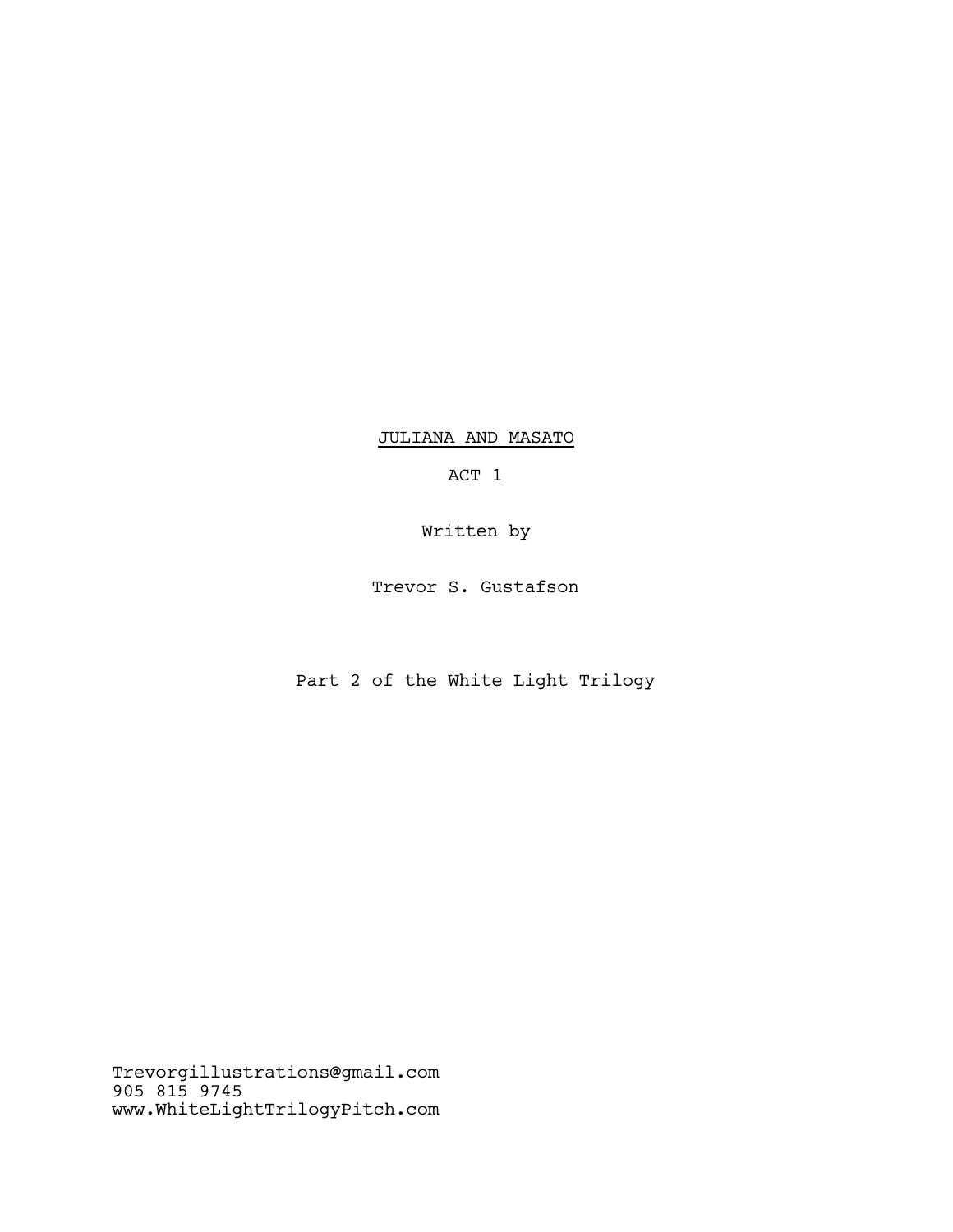FADE IN:

*EXT. BEACH IN BRAZIL -- MORNING*

*A SUNRISE over the ocean. Pristine Atlantic coastline.*

*No one in sight, except;*

*JULIANA, 17, is PADDLING out calmly on her SURFBOARD. She is brown-skinned, and sturdily built. Her hair is a disaster however, beginning to dread up in tangled knots. She sits up on her board and looks around, taking in the view. A WAVE comes, but Juliana lets is PASS.*

*Another wave comes. Juliana also lets it PASS.*

*Soon another wave starts to swell, and Juliana STARTS TO PADDLE. The wave PICKS HER UP, and she HOPS to her feet. Juliana SURFS effortlessly, playing casually on the board.*

*After a while, the wave begins to GROW. Julie braces herself and widens her stance as the wave SWELLS BIGGER, but Juliana's skills are strong.*

*However the wave keeps GROWING and GROWING, and soon Juliana finds herself surfing HUNDREDS OF FEET above sea level, riding an IMPOSSIBLY MONSTROUS WAVE. The wave KEEPS RISING until Juliana can almost see over the CURVATURE of the earth.*

*And there, far in the distance, beyond the familiar Brazilian coastal mountains and trees, she sees a DREAM WORLD of colors unfamiliar to her; ISLANDS and FORESTS, MOUNTAINS, and architecture of a JAPANESE STYLE among the MISTY LANDSCAPE.*

*A beautiful WHITE LIGHT sparkles and dances over all of it.*

*Juliana then sees that also surfing atop this impossible wave, is a FOX, with its own LITTLE ORANGE SURFBOARD. It too seems to SHINE and SPARKLE with the same WHITE LIGHT.*

INT. JULIANA'S BEDROOM -- MORNING

Juliana WAKES UP, her blankets all twisted. Her room is TINY and HUMBLE, the walls a bit CRUMBLED and STAINED, with SURFING POSTERS, MAGAZINE PULLOUTS, and some PHOTOS taped up. An old SURFBOARD is propped up in the corner.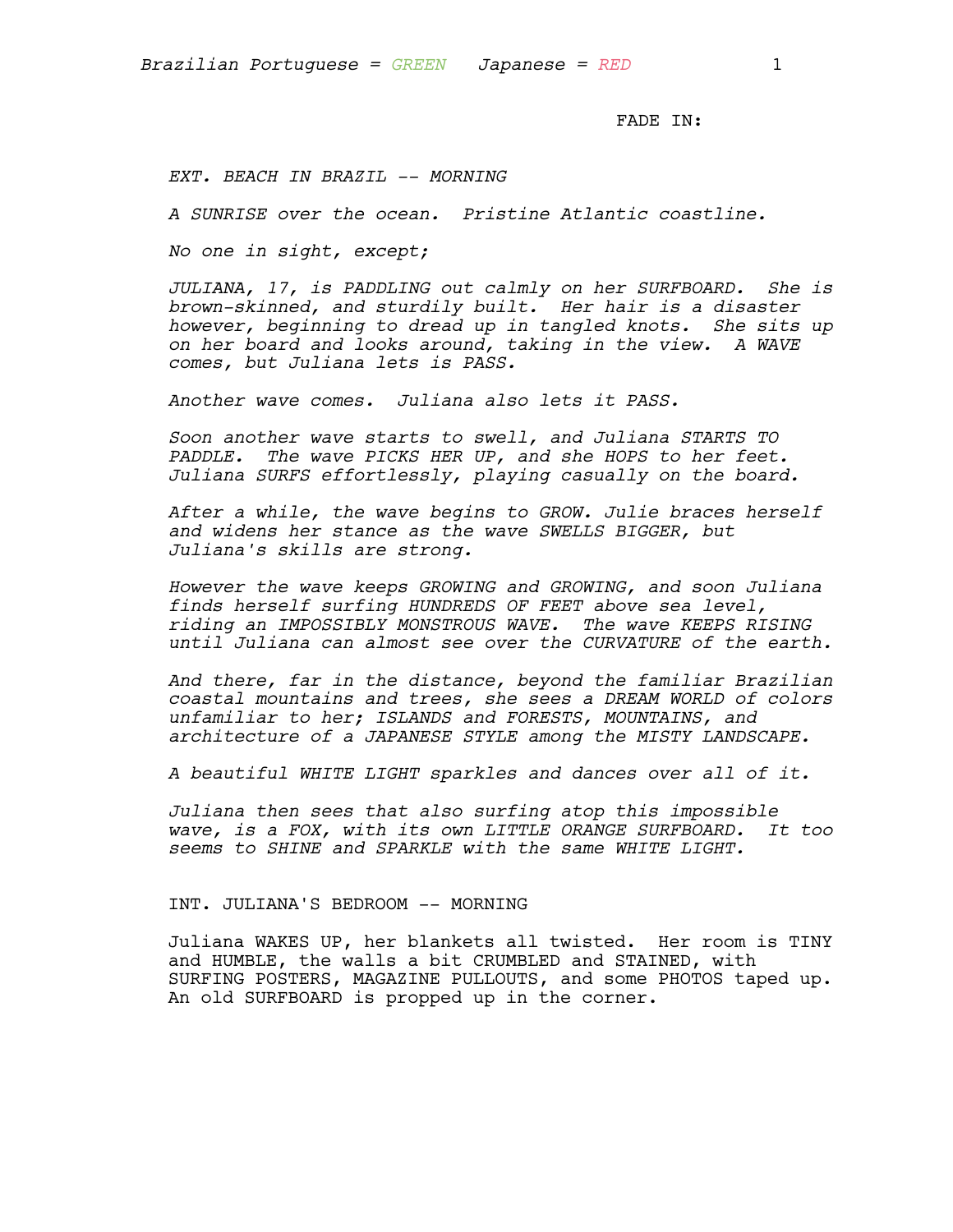INT. MOM'S POTTERY STUDIO/KITCHEN -- MORNING

Juliana STUMBLES as she enters, where MOM, a naturally beautiful woman, is brewing some TEA. The studio is tiny, obviously homemade, but functional.

#### MOM

Well, you're up early.

### JULIANA

Dad said he needs me at the shop before noon. Is it noon yet?

The KETTLE WHISTLES. Mom pours tea into a HANDMADE CERAMIC MUG. Juliana, still half-asleep, heads for the DOOR, but Mom hands Juliana the MUG, BLOCKING Juliana's way.

MOM

Here.

Juliana SIPS, calming down. Mom SMILES.

MOM (CONT'D)

You know your father really likes when you help him like this sometimes.

JULIANA Mmmm. Thanks. Gotta go.

Juliana hands back the mug, gives Mom a KISS. Mom pulls a MANGO down from a small tree, and GIVES IT to Juliana.

# MOM

Bye Little One. Be brave. Love you!

JULIANA Thanks Mom! Love you too!

EXT. JULIANA'S HOME -- MORNING

Juliana grabs her ALMOST-BROKEN BICYCLE, and PEDALS AWAY, BITING into the mango again.

Mom smiles, watching her go as she FINISHES Juliana's TEA.

EXT. BRAZILIAN BEACH TOWN -- MORNING

Juliana is riding her almost-broken-bicycle through town.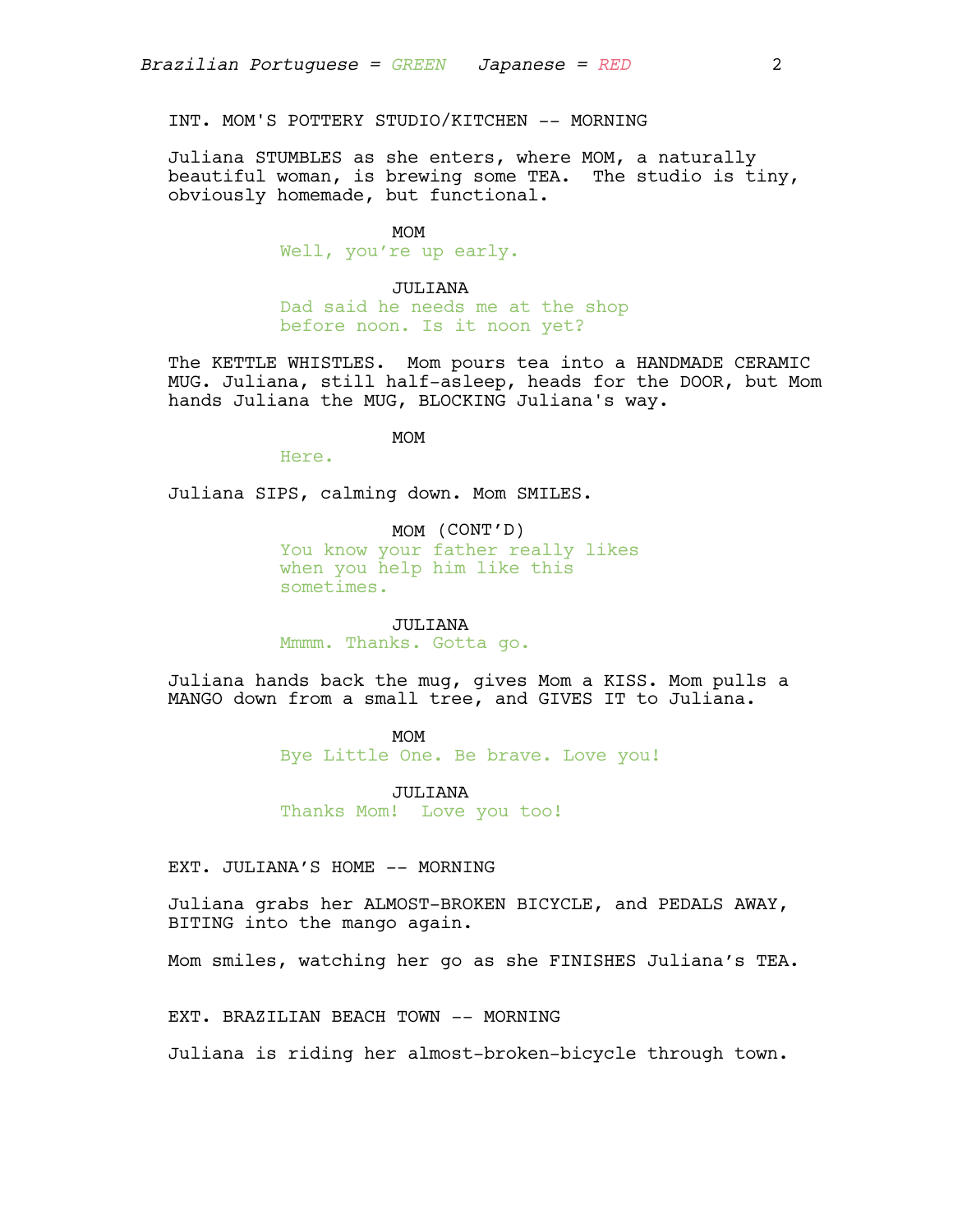*SUPER: "BRAZIL – 2027"*

# TOWNFOLK 1 Ayyy, Juliana! How's your mother?

TOWNFOLK 2 Lord God girl, when are you gonna cut that hair?

# TOWNFOLK 3

Get a job, eh Juliana?

Juliana passes them all with a smile. She stops at a RED LIGHT. The intersection is loaded with ADVERTISING for an MMA TOURNAMENT, all branded heavily with SURFWORLD logos.

Up above, Julie sees an even more impressive SURFWORLD BILLBOARD, shiny and new amidst the otherwise weathered town. She STARES at it sadly. The light turns GREEN.

EXT. BRAZILIAN BEACH TOWN -- MORNING

Juliana continues along the streets and sidewalks.

But she is a bit too reckless, and she ALMOST WIPES OUT, narrowly missing some HONKING CARS.

In the chaos, she SEES SOMETHING from the corner of her eye; Maybe 30 feet away, in an ALLEY, a FIGHT; 4 on 1.

Juliana SKIDS to a stop, and BACKS UP to peek into the alley. She sees MASATO, 18, in an awkward FIGHTING STANCE, gripping a SUITCASE. He is ASIAN, wearing SUIT PANTS, a COLLARED SHIRT, SNEAKERS, and a school BACKPACK. There are 4 TOUGH GUYS surrounding him, all clearly MUCH BIGGER than Masato.

#### JULIANA

Hey!

Everyone looks in her direction. The SUN is in their eyes.

# TOUGH GUY 1

Juliana?

Masato looks at her, squinting.

JULIANA Why don't you leave him alone?

The Tough Guys DROP THEIR GUARD a bit, giving Masato space. Some BYSTANDERS stop to gather and watch, curious.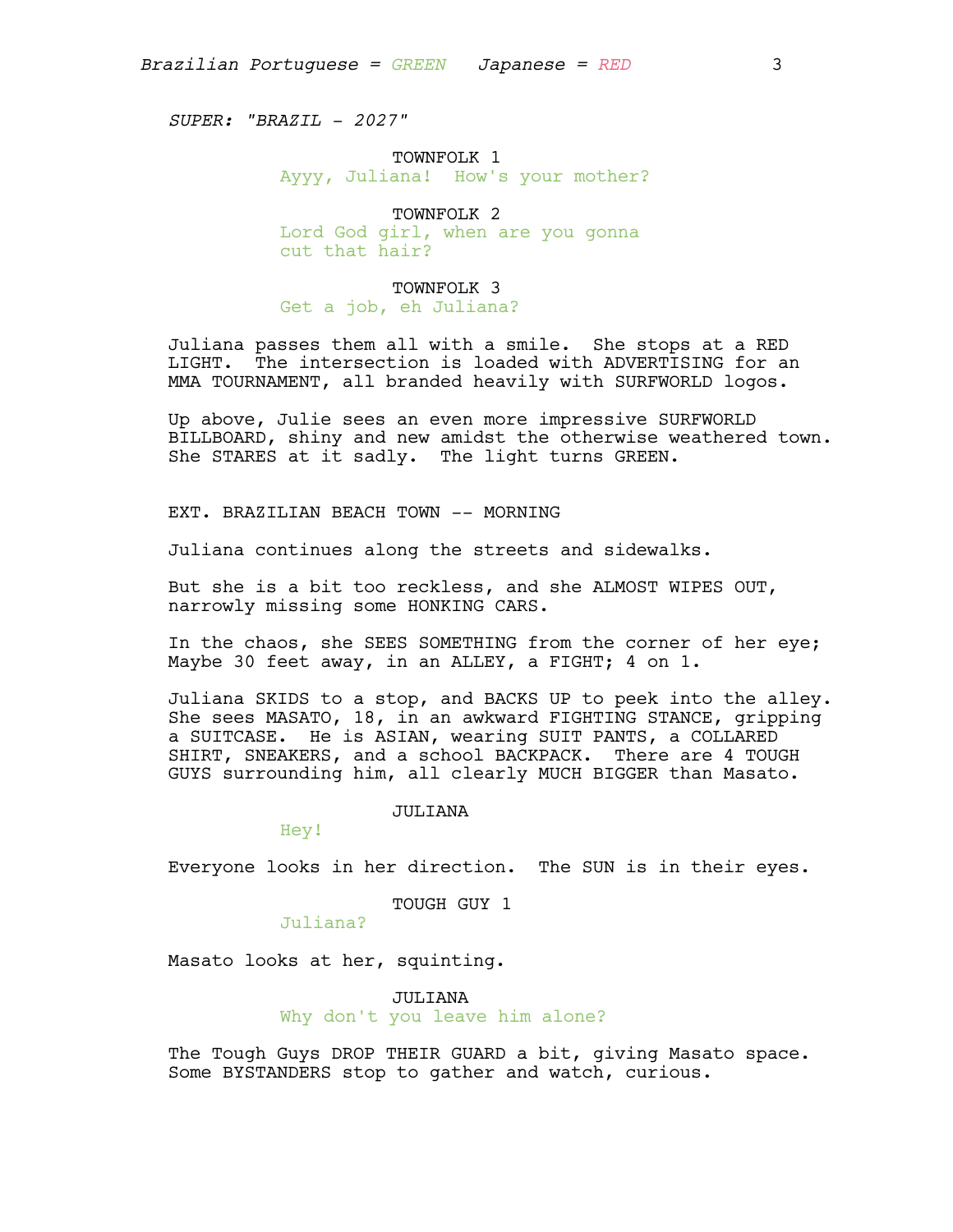# JULIANA (CONT'D)

This makes you tough? Harassing some kid? Go fight in that big tournament if you're so badass!

TOUGH GUY 1 Ah, Juliana, we were just having a little fun. There's no problem here. We like this guy, right?

Masato keeps looking at Juliana from a distance, SQUINTING. The Tough Guys give some LIGHT PUNCHES to Masato's shoulder, TUSSLE HIS HAIR, and pass Juliana one by one, sarcastically;

> TOUGH GUY 1 (CONT'D) Juliana to the rescue, eh? Wonder Woman!

He MIMES a punch to her chin. She doesn't flinch.

TOUGH GUY 2 Tonight. You and me. I pick you up.

He WINKS. Juliana makes a face of disgust.

TOUGH GUY 3 Get a haircut, eh Juliana?

They leave, LAUGHING. Juliana looks back at Masato. The LIGHT is REFLECTING and TWINKLING STRANGELY around him... Juliana shouts from the seat of her almost-broken bicycle;

JULIANA

You OK?

Masato does not hear.

JULIANA (CONT'D)

Hey!

Masato looks up.

JULIANA (CONT'D) You OK? You got a place to go?

MASATO

Yes. Thank you!

Juliana watches a few seconds more, the light still TWINKLING STRANGELY around him.

> JULIANA Hm. Well, OK then.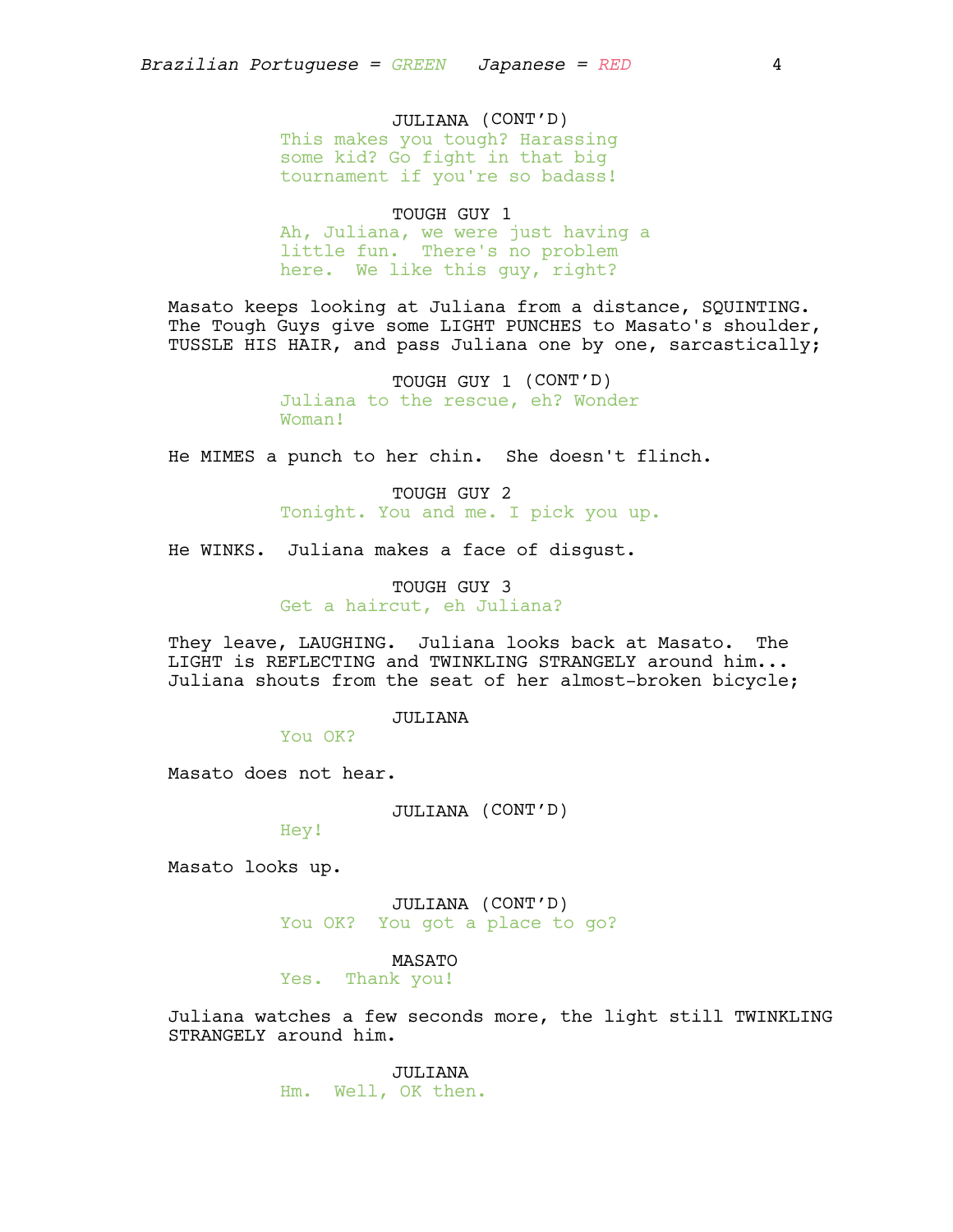She pedals away.

# JULIANA (CONT'D)

Good luck!

EXT. DAD'S SURF SHOP -- DAY

Juliana arrives at a small STOREFRONT. A WEATHERED SIGN is mounted above; 'DAD'S SURF SHOP'.

She tries to look in through the WINDOW, but the pane is too DIRTY and DUSTY.

INT. DAD'S SURF SHOP -- CONTINUOUS

A humble commercial space, maybe 1000 square feet. Large areas of shelves and display space are EMPTY.

DAD, a handsome man in his 30's, is FIXING an EMPTY DISPLAY.

JULITANA

So where's all the new stuff? You said a new order was coming in today! This place looks as empty as the day we bought it!

#### DAD

You tell me. It was supposed to come 3 days ago. You're late, by the way.

## JULIANA

Maybe the driver's late too?

DAD No. Deliveries only come before noon. Maybe tomorrow.

He picks up he DRILL, and drills a few more screws in.

DAD (CONT'D) But don't get too excited about it when it arrives, because none of it's for you! No testing the merchandise this time!

Dad GESTURES to a few OLD and WORN looking SURFBOARDS.

DAD (CONT'D) Use those old boards over there if you want to surf.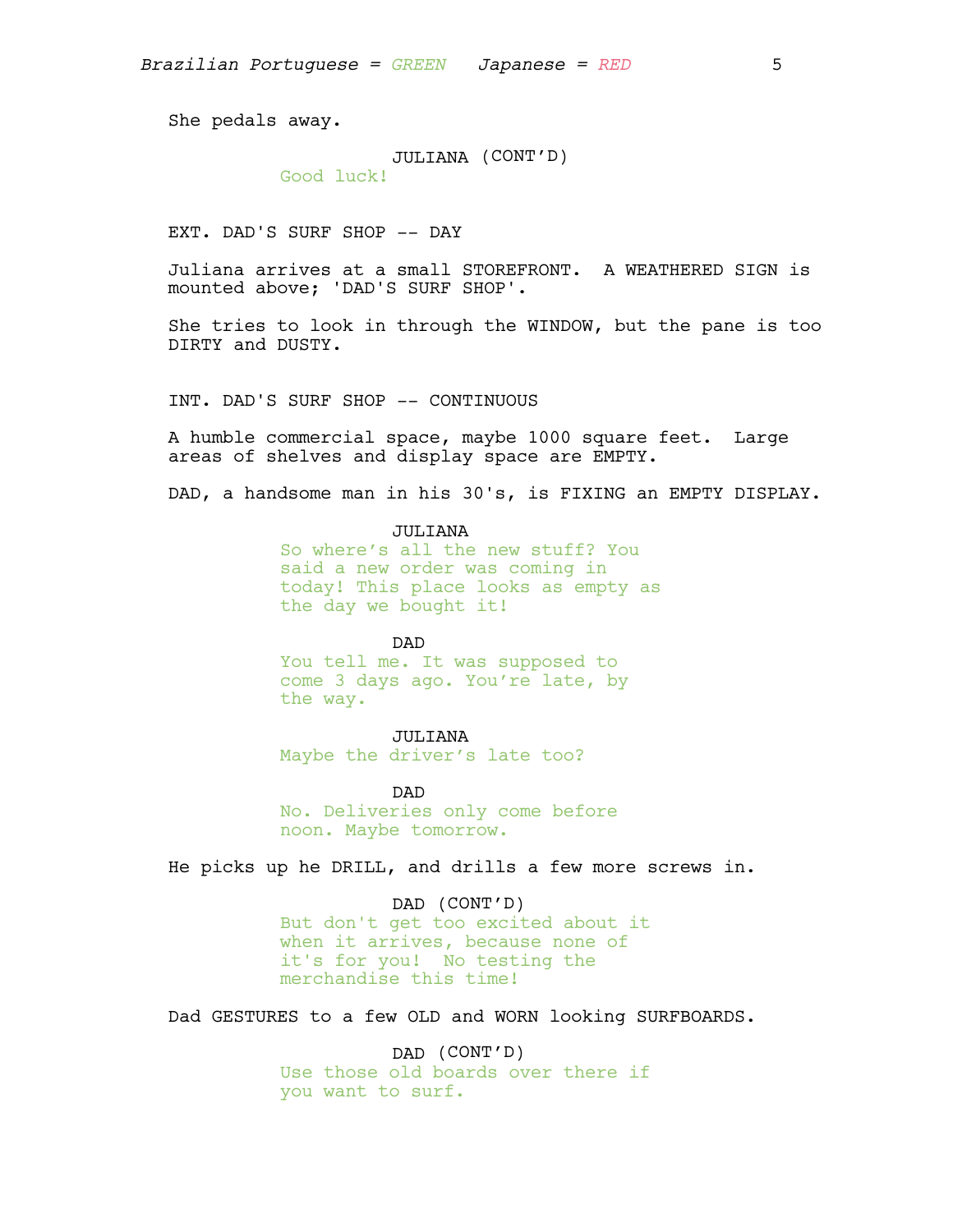Dad picks up some PAPERS, a CALCULATOR, and a PEN. He looks at the CLOCK on the wall. Juliana endures an UNCOMFORTABLE SILENCE, as Dad continues doing some MATH.

> JULIANA So... if the new stuff isn't here yet... then there's nothing for me to help set up. Right?

Dad RUBS his TEMPLES.

DAD

I suppose not. Maybe tomorrow. You can go have fun, Juliana.

JULIANA

Yeah? Really? OK. Thanks Dad.

Juliana grabs a SURFBOARD, and awkwardly CARRIES it out the door with her almost-broken BICYCLE.

> JULIANA (CONT'D) Supposed to be good waves today!

Juliana looks outside; indeed, a beautiful sunny day. Then she looks back at Dad. He RUBS HIS TEMPLES again. Juliana PAUSES, BITING HER LIP slightly.

## JULIANA (CONT'D)

Actually, you know what Dad? I'm gonna go get you some money today instead. Help out, until the new stuff comes in!

She awkwardly navigates her bike and surfboard BACK INSIDE.

DAD

Oh? You have a money tree somewhere I don't know about?

#### JULIANA

I'm serious! Those tourist boats in the harbor? They love me there! I can get a job on those boats anytime I want. Did you know I hold the record for 'Most Tips on a Single Voyage'?

Dad does not seem convinced.

(MORE) JULIANA (CONT'D) Relax, Dad. I'll go get the afternoon shift right now!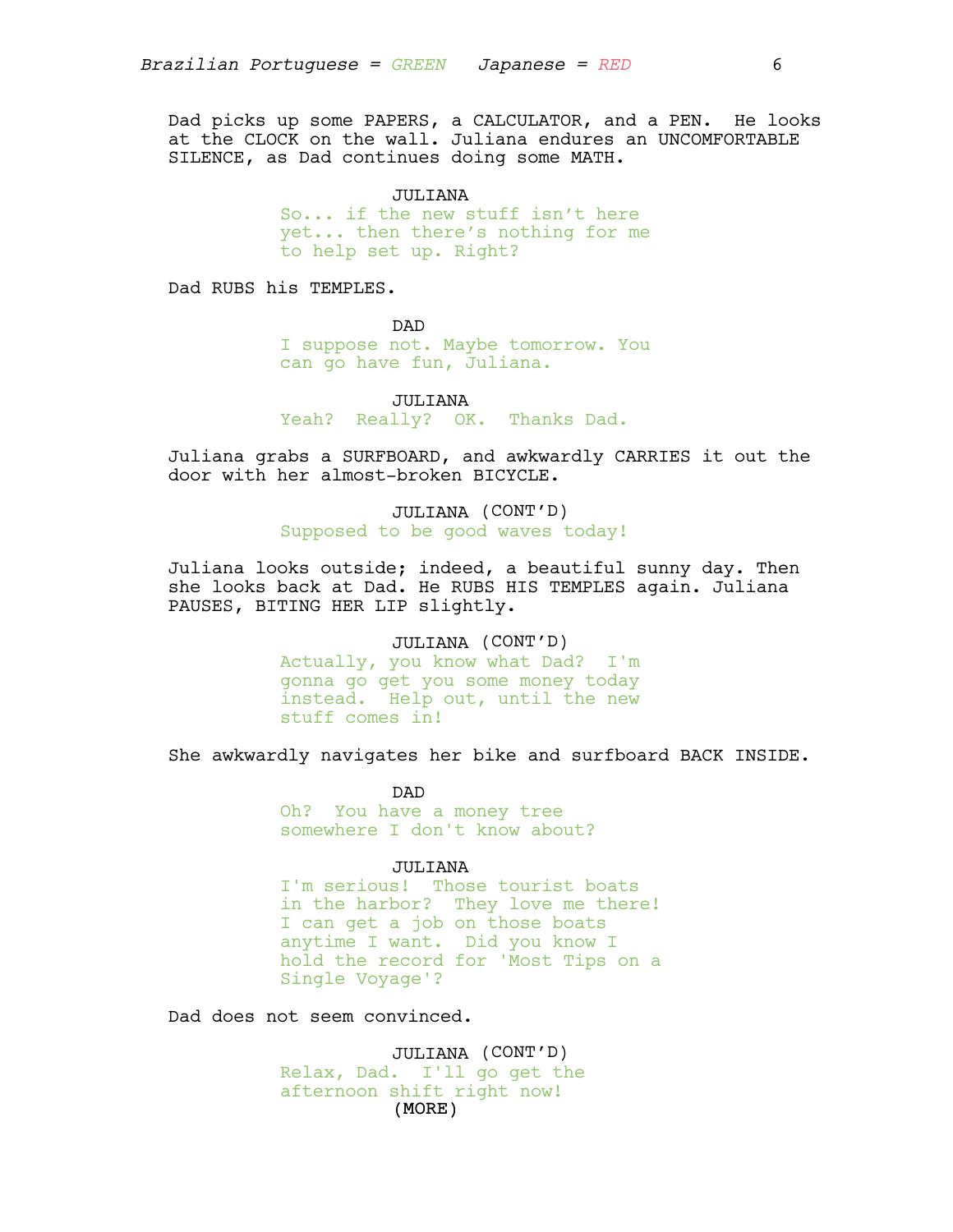### JULIANA (CONT'D)

Maybe the dinner shift, bring you a nice stack of cash tonight. You deserve it. I should help out more.

Dad waits for the hook.

JULIANA (CONT'D) But... I might need to use your motorcycle to get there?

DAD

OK. You can use my motorcycle.

Juliana is surprised. Her eyes go wide.

DAD (CONT'D) And, if you do actually get a job today, so easily like you say...

He holds up some KEYS.

DAD (CONT'D) You can keep it. You'll need it to get to work each day.

Dad DROPS the keys into her hands.

JULIANA What? Serious? Ha! Wow, thanks!

She HURRIES out the door again, but looks back one more time.

JULIANA (CONT'D)

Everything'll be fine Dad, you watch. The new stuff will come in, we'll set up this place awesome and sell everything on the first day for top price. Mom will sell all her work at the market, we'll get Claudio off our backs for another month, and we'll all go surfing together! Just like old days.

Dad SMILES, and takes a moment to appreciate her optimism.

DAD You're a good girl Juliana. Good luck with work, see you tonight.

EXT. BRAZILIAN BEACH TOWN -- DAY

Juliana is riding Dad's almost-broken MOTORCYCLE. No helmet.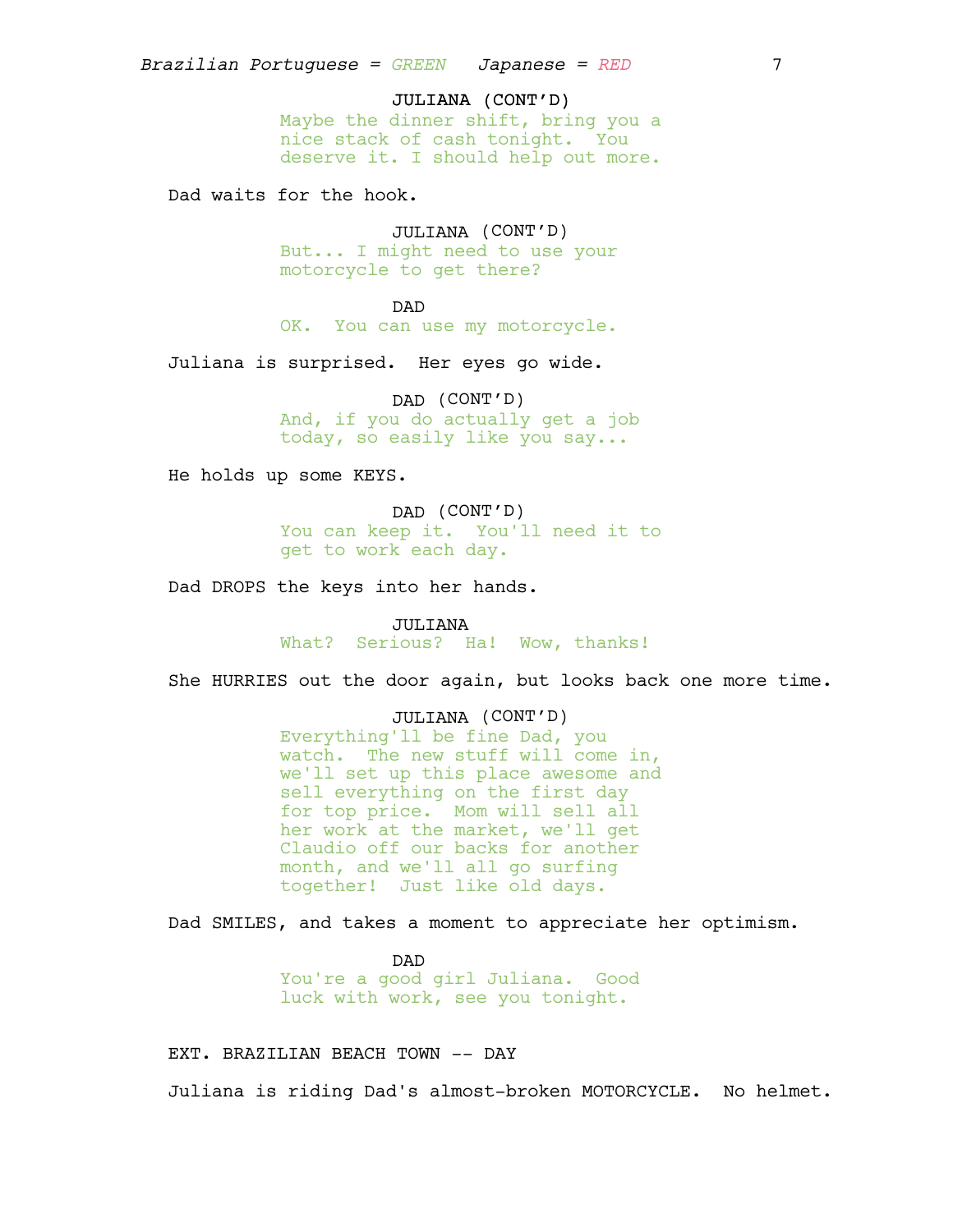# TOWNFOLK 4

Hey watch where you're going!

EXT. HARBOR -- DAY

A nice VIEW of the TOURIST BOATS in the docks. Juliana STOPS the motorcycle for a second, to appreciate the scene.

Across the street, standing in the hot sun, is MASATO, still in long pants and shirt. He looks hopelessly out of place.

#### JULIANA

Hey, it's you!

Juliana RIDES closer, finally getting a better look at him.

# JULIANA (CONT'D)

Oh, you're older than I thought. In that alley I thought you were just a kid. You're gonna boil dressed like that, you know.

Masato BOWS, answering nervously in HORRIBLE PORTUGUESE;

#### MASATO

Yes. Thank you.

# JULIANA

Don't worry about those guys, eh? They're losers, really. I thought you said you had a place to go?

#### MASATO

Yes. Thank you.

Masato just stands there.

JULIANA You have no idea what I'm saying, do you?

Masato clearly doesn't. Juliana smiles, a bit amused.

JULIANA (CONT'D) Interesting. Kinda cute. A bit uptight maybe.

She gets an idea;

JULIANA (CONT'D) No speak-a da English??

Masato's eyes light up.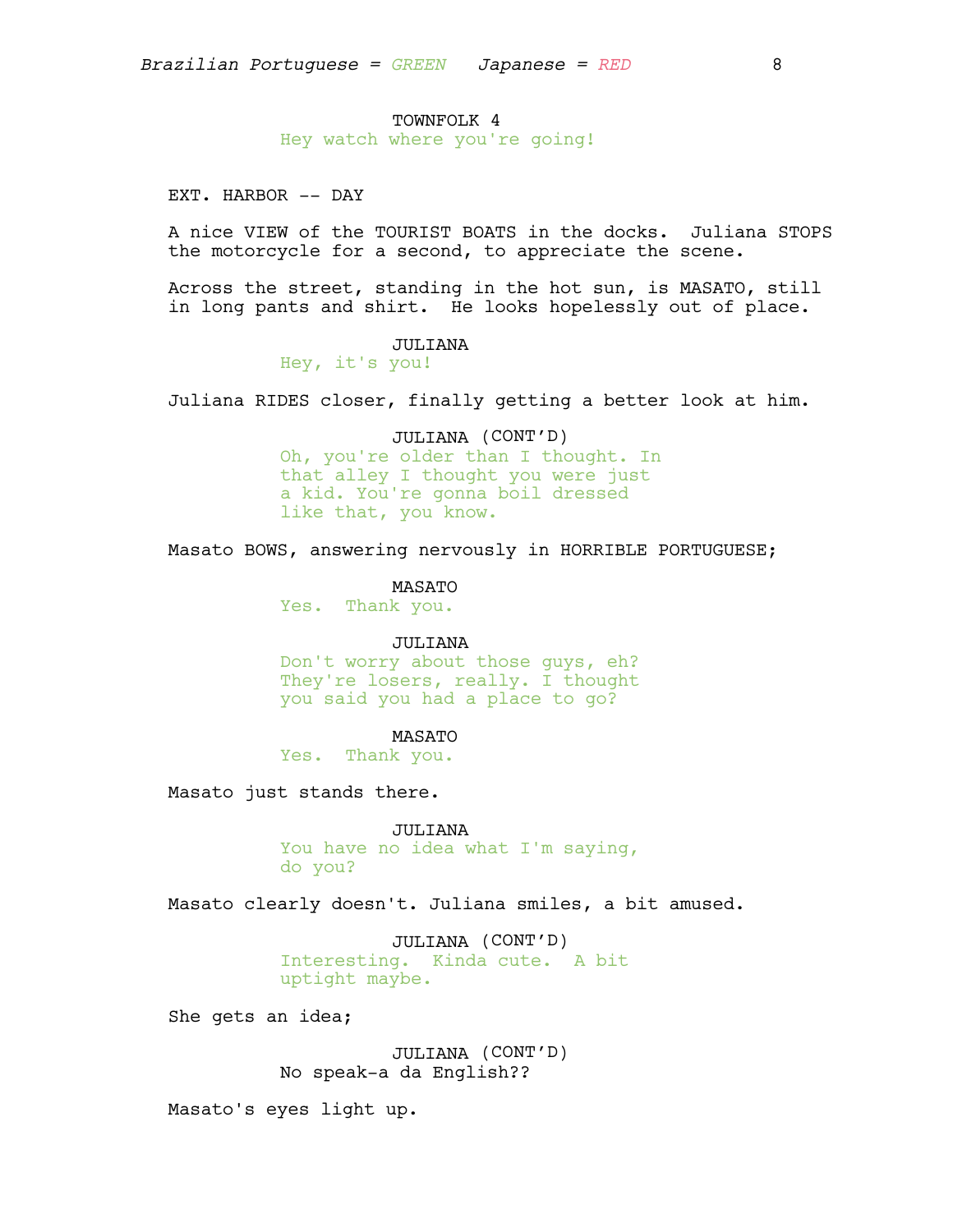MASATO

Yes.

She looks at him, suspicious.

JULIANA Say somethin' more.

MASATO Yes. I speak English. My name is Masato.

JULIANA Masato. Japanese?

MASATO

Yes.

Masato hands Juliana some DOCUMENTS. He POINTS to an ADDRESS;

MASATO (CONT'D) Can you take me to this address?

#### JULIANA

What, now?

She looks at the ADDRESS, frowning.

JULIANA (CONT'D) Well Masato, this address is on the other side of town! I don't even think I have enough gas to get there. I gotta go to work, my shift starts in like -wait a second-

Juliana SEES that the documents are about the MMA TOURNAMENT that she has seen advertised around town. Some FLYERS, etc.

> JULIANA (CONT'D) Hey this is from that big fighting tournament everyone's buzzing about! That's where you wanna go?

#### MASATO

Yes.

Juliana looks further through the documents; images of the FIGHTERS, with SURFWORLD logos everywhere.

> MASATO (CONT'D) Please. I'm already late.

Juliana looks at the BOATS in the harbor, BITING her LIP.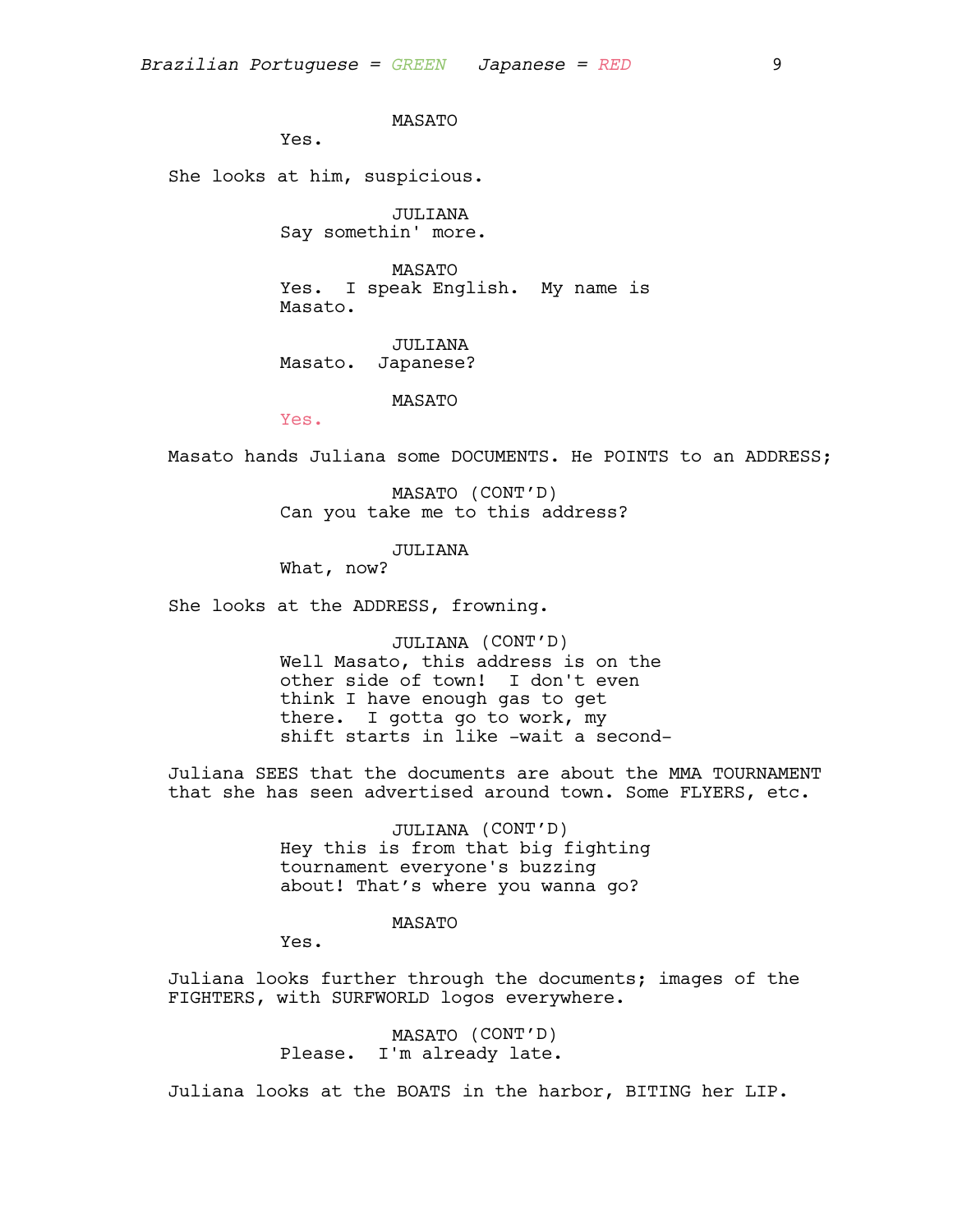EXT. URBAN ROAD -- DAY

Juliana is giving Masato a RIDE on the back of Dad's almostbroken MOTORCYCLE. Masato is trying awkwardly to hold onto both the bike and his suitcase at the same time.

## JULIANA

Hang on!

# MASATO

What?

## EXT. SPORTS ARENA PARKING LOT -- AFTERNOON

The lot is almost full. A horde of TV BROADCAST VANS are gathered near the front. Juliana PARKS the motorcycle right by the doors, and they GET OFF the bike. Juliana LOOKS at Masato for a second.

### MASATO

What is it?

# JULIANA Oh, nothing. You're taller than I thought. You must have looked smaller when I was on the bike.

Indeed, Masato stands about an inch taller than Juliana.

JULIANA (CONT'D) Come on! Maybe we're still in time!

#### EXT. SPORTS ARENA ENTRANCE -- AFTERNOON

Juliana and Masato RUN through the EMPTY LOBBY. FIGHT POSTERS, BANNERS, and SURFWORLD ads everywhere. They arrive at 2 SECURITY GUARDS, stationed at the ENTRANCE to the event.

Masato digs out a GUEST PASS, and puts it around his neck. They wave him through. Juliana however does not have a Guest Pass, and is clearly underdressed.

She sees a stack of folded PROMOTIONAL T-SHIRTS on a nearby table, and PUTS ONE ON over her top right in front of the Security Guards. She does a little POSE for them, and they instantly fall to her charm, and LET HER IN.

# INT. CONFERENCE ROOM -- AFTERNOON

The LIGHTS are DIMMED, and a PROMOTIONAL VIDEO for the TOURNAMENT is playing on the large SCREEN above, in ENGLISH.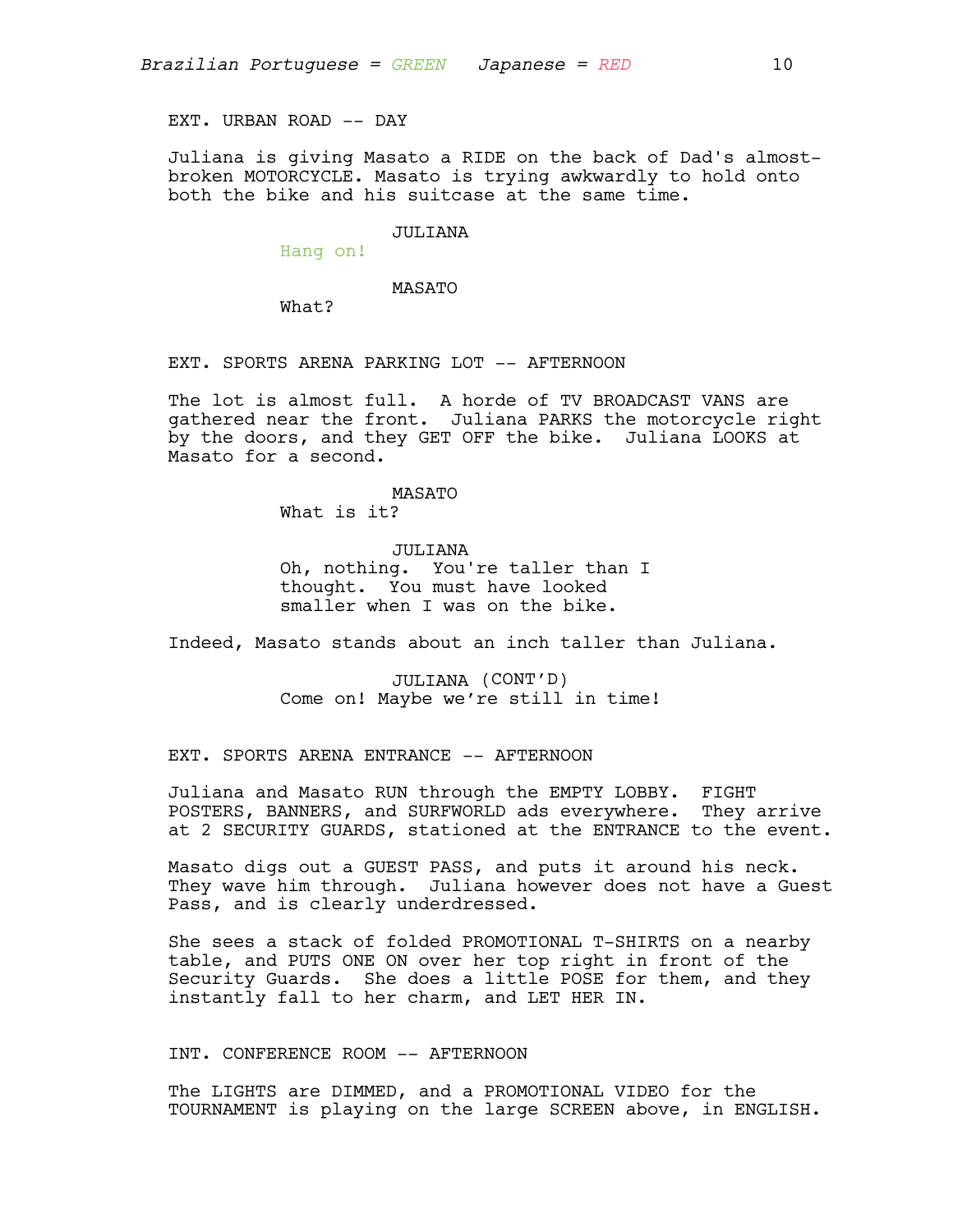The room is PACKED with FANS, PRESS, TV CAMERAS, more. On the STAGE is a LONG TABLE where the PROMOTERS and FIGHTERS sit, each with a MICROPHONE and name card.

Juliana and Masato WALK IN.

JULIANA See? Look, it's not over yet!

FANS

Shhhh!!

FILM NARRATOR But now... this summer, one spectacular tournament, with the assistance of PRIDE REVIVAL, and 'SURFWORLD', NHK MARTIAL ARTS GLOBAL PRESENTS;

More flashy images of FIGHT FOOTAGE, as the event's main TITLES blast onto the screen.

> FILM NARRATOR (CONT'D) The First International King of Kings Global Tournament: BRAZIL!!!

Everybody CLAPS, and the LIGHTS come back up. The film screen is replaced with a giant TOURNAMENT DIAGRAM, showing the brackets and names of the 8 FIGHTERS competing.

A BRAZILIAN FIGHT PROMOTER steps up to the PODIUM, TAPS the MICROPHONE, and smoothly speaks in impressive ENGLISH;

> BRAZILIAN FIGHT PROMOTER So this will indeed be an event of epic proportions, with 7 of the greatest Brazilian fighters today and, as a price for co-promotion from our friends in Japan...

He gestures to BOSS TANAKA, a powerful looking Japanese Yakuza-esque man, sitting to his left.

> BRAZILIAN FIGHT PROMOTER (CONT'D) ...They have sent one Japanese wildcard of their own into the mix. The very famous and always entertaining, YOSHIHIRO MASATO!

Camera flashes go off at YOSHIHIRO MASATO, the sole Japanese fighter sitting at the table, wearing some outrageous colorful modern Japanese fashion.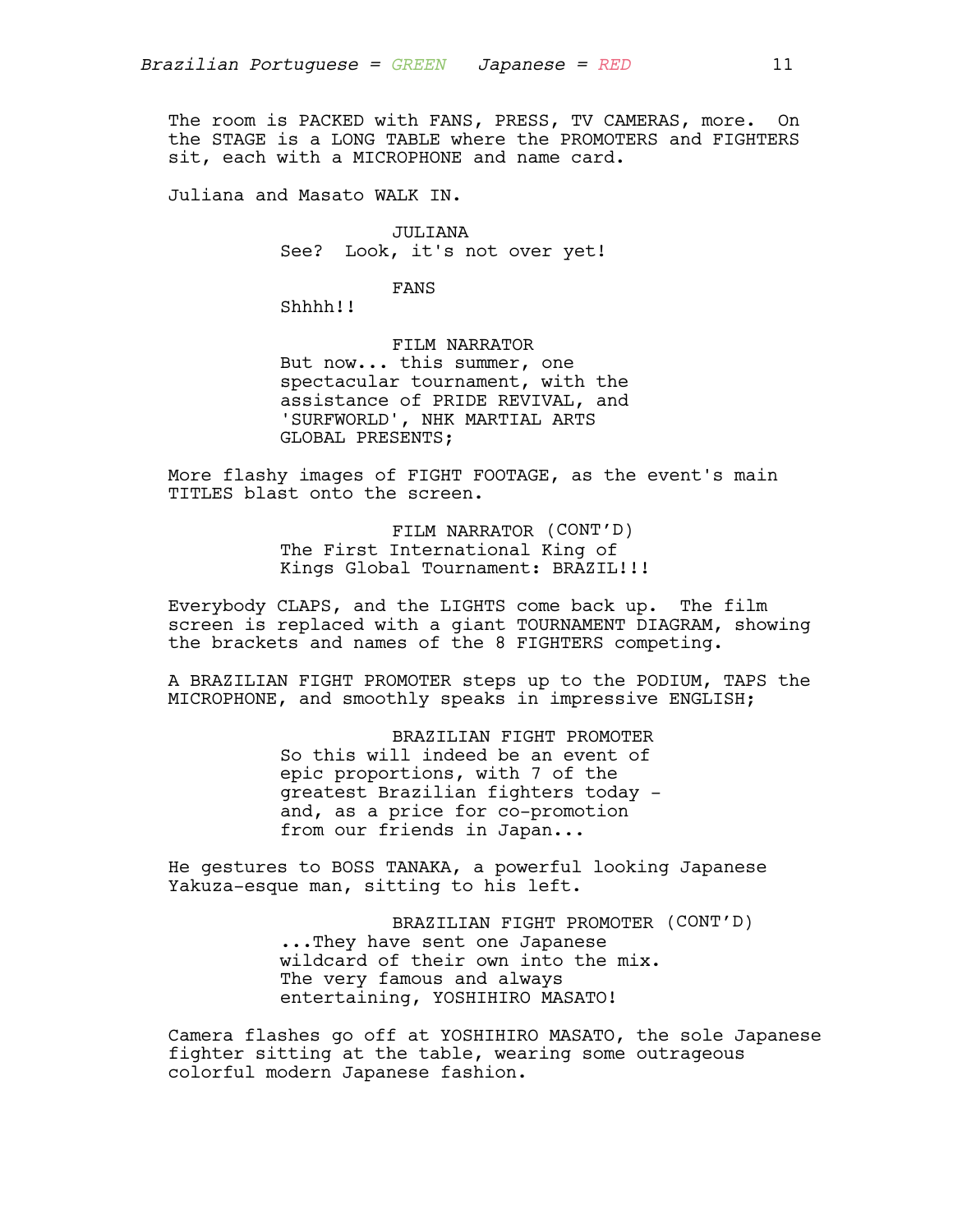BRAZILIAN FIGHT PROMOTER (CONT'D) And he is indeed a wildcard, ladies and gentlemen.

Everyone laughs warmly. CAMERA FLASHES go off. Masato WHISPERS SOMETHING to himself in Japanese.

> BRAZILIAN FIGHT PROMOTER (CONT'D) So over the next week, in 3 separate nights, we will crown the champion. Fighters will have just one day to recover between fights. If a fighter is unable to continue, we have some lucrative 'Alternate' spots still available for some lucky local talent.

A BUZZ hums through the room at mention of the opportunity. Masato continues MUMBLING to himself, FRUSTRATED.

> BRAZILIAN FIGHT PROMOTER (CONT'D) And on the final night, the tournament winner will win the One Million Reais Grand Prize, and the honor of being...

He looks to Yoshihiro Masato humorously.

BRAZILIAN FIGHT PROMOTER (CONT'D) Hopefully, Brazil's representative in next summer's International Tournament, the first of its kind in the history of our sport.

It takes a minute for Juliana to realize that Masato is BEING PHYSICALLY ESCORTED out of the room.

INT. ARENA HALL -- AFTERNOON

An attractive female Japanese-Brazilian TRANSLATOR has been summoned to assist in Masato's urgency, and TRANSLATES from Japanese into Portuguese for the EVENT COORDINATOR.

Masato shows the Event Coordinator his GUEST PASS, a bunch of printed DOCUMENTS, and PLANE TICKETS, pleading his case.

> TRANSLATOR He says he's supposed to be here - But nobody met him at the airport.

The Press Conference ENDS in a WARM AND THUNDEROUS APPLAUSE. The Translator must SHOUT over the noise;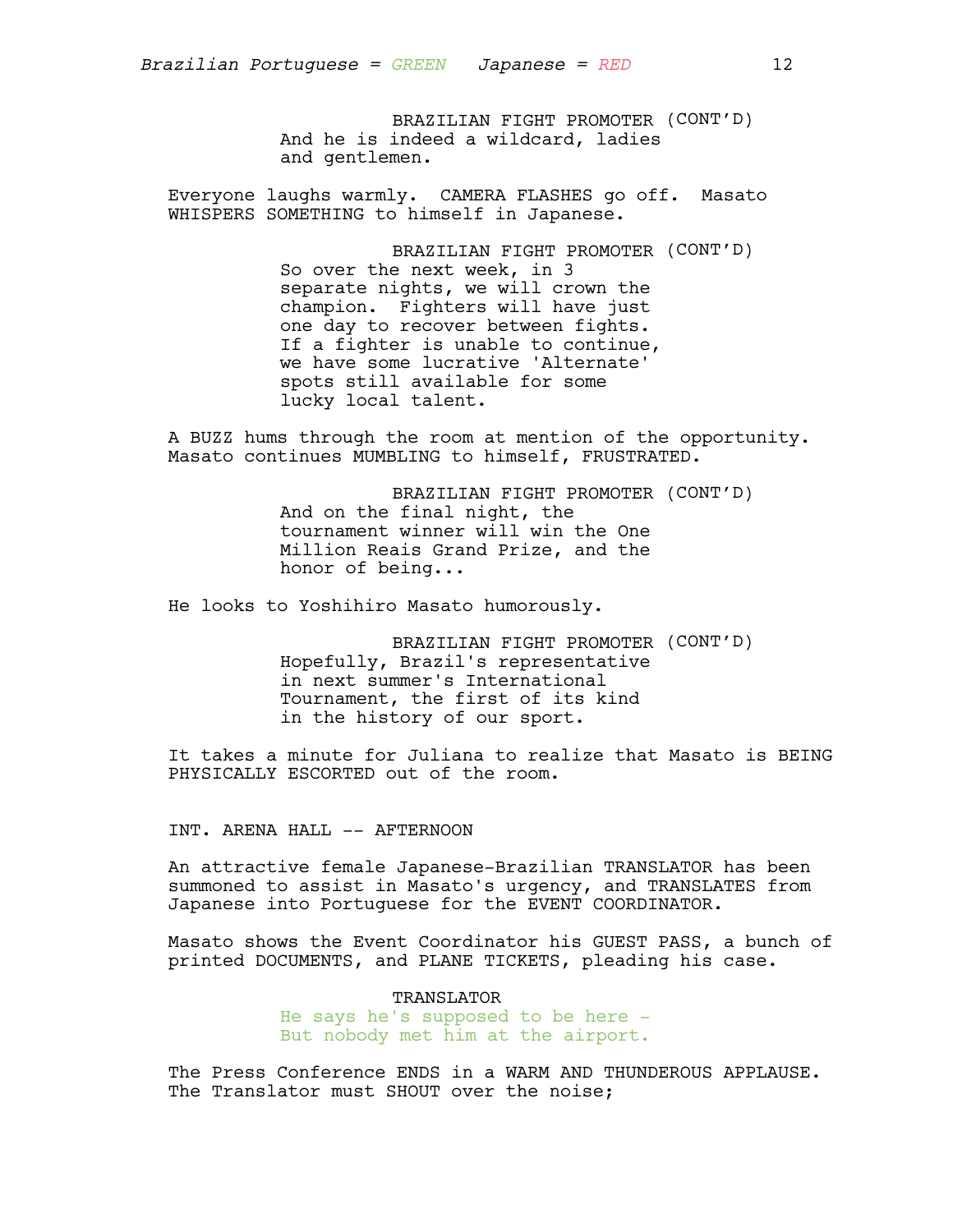# TRANSLATOR (CONT'D) He says he came for the tournament!

The Event Coordinator begins greeting the crowd as they exit the room, not paying much attention. Masato SPEAKS UP, this time directly to the Event Coordinator;

### MASATO

I am Masato Yoshihiro!!

The Translator TRANSLATES into Portuguese.

The FIGHTERS start to pass by, all clearly BIGGER and STRONGER than Masato. The Event Coordinator begins to put two and two together, and looks at Masato oddly.

> EVENT COODINATOR He has the same name?

Yoshihiro Masato is next, to a mix of CHEERS and BOOS;

FANS

Masa-to! Masa-to!

He is at least 40 pounds bigger then Masato. He STOPS, AUTOGRAPHS Masato's Press Pass, SMILES for the cameras again, TUSSLES Masato's hair, and continues along.

The Event Coordinator looks to the Translator, clarifying;

EVENT COODINATOR He thought he was invited to fight??

EXT. ARENA BENCHES-- AFTERNOON

Juliana is finishing a SLUSHEE in a PROMOTIONAL CUP.

JULIANA You didn't really think you were invited to fight, did you?

Masato appears thoroughly crushed.

JULIANA (CONT'D) Oh well, they're gonna fly you back for free, right? I still say you should've at least bargained for some tickets to the show... I would have liked to have seen that.

She looks again at Masato. He catches her looking at him, and she quickly looks away, stirring her slushee.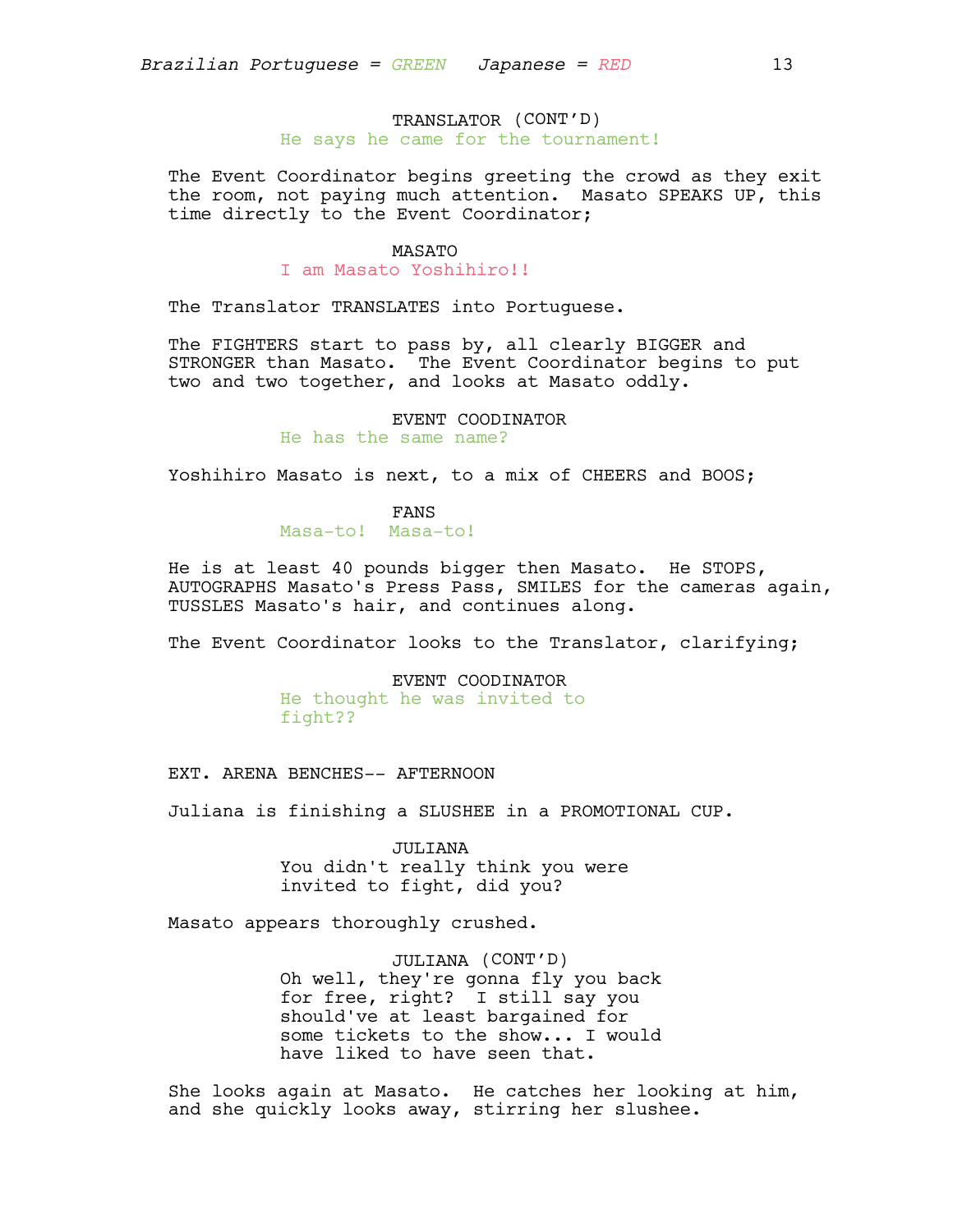JULIANA (CONT'D) I never knew fighting was so big. We have a few jiu-jitsu clubs in town, but I didn't know it was so fancy like this.

She takes another slurp of her slushee.

JULIANA (CONT'D) So listen, I should be getting back. You still need a ride?

-But when she looks back, Masato has suddenly donned A BRIGHT ORANGE JAPANESE WRESTLING MASK.

The sight of the mask TRIGGERS a disorienting, *WAKING HALLUCINATED VISION;*

*The mask COMES ALIVE, ANIMATED before her eyes. It transforms into a PAPER FOX MASK, GLOWING with the WHITE LIGHT like in her dream.*

The vision ENDS SUDDENLY, leaving Juliana a bit DIZZY.

When she can focus again, she sees that Masato is now wearing some THRIFTY ATHLETIC SHORTS. He looks directly at Juliana through the darkened black eyes of the mask.

> MASATO Thank you for your help.

He RUNS BACK INTO THE ARENA.

INT. ARENA PROMOTIONAL EXPO -- AFTERNOON

Everyone from the press conference has now moved into the MAIN LOBBY for Phase 2 of the day's promotional festivities; autograph signing, various Brazilian celebrities, merchandise sales, a full ring with training demonstrations, etc.

Masato STORMS in. Juliana FOLLOWS.

Masato finds the Translator and PULLS her to the nearest MICROPHONE. Masato GRABS the mic, speaking in Japanese;

# MASATO

There is an impostor among us!!!

He puts the microphone to the Translator's FACE. The Translator starts TRANSLATING into Portuguese. Some of the FANS stop to pay attention.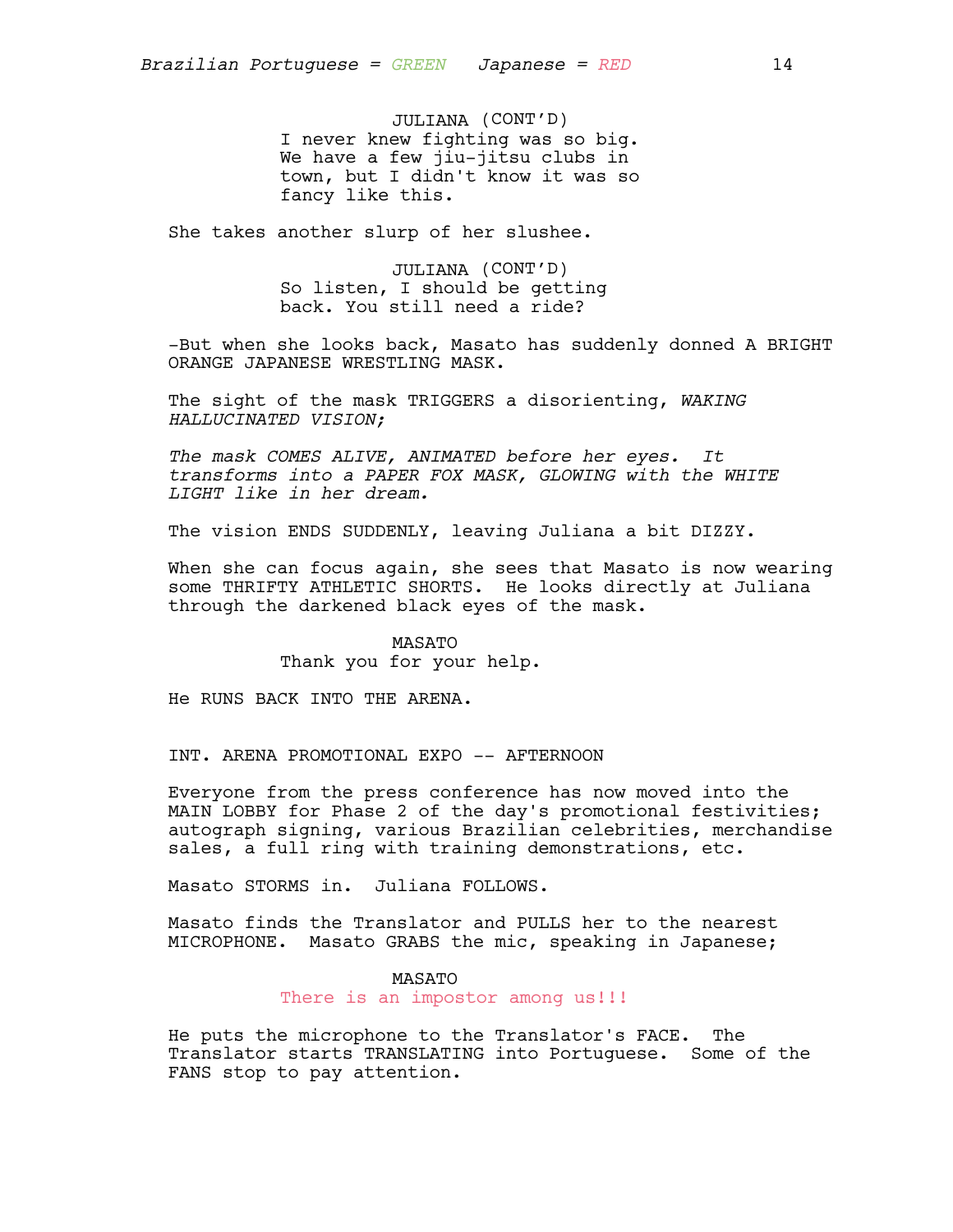Masato POINTS directly at Yoshihiro Masato, who is SIGNING AUTOGRAPHS nearby.

> MASATO (CONT'D) You say that THIS is Yoshihiro Masato? The man to threaten the hopes and dreams of Brazil's finest warriors?

The Translator continues TRANSLATING. Still, nobody is clear what exactly is happening. Juliana WATCHES in amazement.

Masato holds up some DOCUMENTS high for everybody to see;

MASATO (CONT'D) I too have been given the name of Yoshihiro Masato!

The Translator continues TRANSLATING. Masato holds up his PLANE TICKETS and DOCUMENTS;

# MASATO (CONT'D)

And I too received a personal invitation from NHK MARTIAL ARTS GLOBAL to be the 8th competitor in the tournament!! I received round trip tickets and a free continental breakfast! Yet this was no mistake of names, I tell you; this was divine fate and cannot be ignored!

The Translator translates perfectly, and the CROWD is beginning to PAY ATTENTION.

Suddenly Boss Tanaka enters the room, flanked by several large JAPANESE SECURITY. He does not look amused. Masato POINTS at Boss Tanaka, and speaks to him IN ENGLISH;

> MASATO (CONT'D) I demand you honor your contracts, and allow me to compete as invited!

The Brazilian Fight Promoter INTERJECTS, also in ENGLISH;

BRAZILIAN FIGHT PROMOTER The spaces, my foolish masked friend, are already filled.

He gestures to Yoshihiro Masato at the autograph table;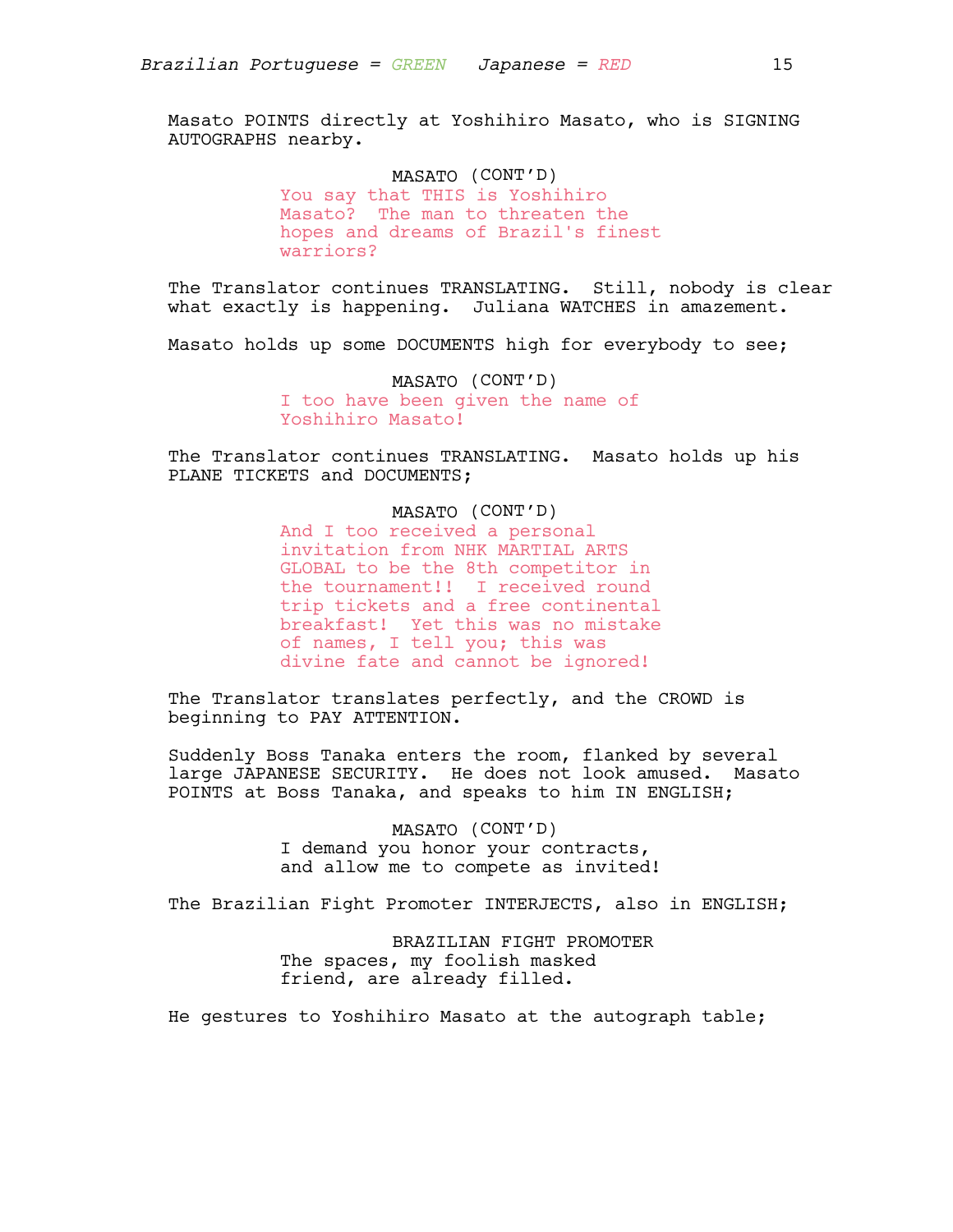BRAZILIAN FIGHT PROMOTER (CONT'D) This 'impostor' you speak of... is on a 9-Fight winning streak, and is one of the most popular sports personalities in all of Japan.

The Translator continues TRANSLATING.

BRAZILIAN FIGHT PROMOTER (CONT'D) Which 'Masato' do YOU think should get to fight? You?

The Crowd LAUGHS, turning their eyes back to Masato.

Masato TAKES OFF HIS MASK. It is rather anti-climactic.

MASATO Then make me an 'alternate' fighter! If there is an injury, let me take their spot!

BRAZILIAN FIGHT PROMOTER We already have an Alternate as well. We just signed him a few hours ago.

He gestures towards the ring, where a DARK BRAZILIAN FIGHTER is hitting the pads with an ELDERLY TRAINER.

BRAZILIAN FIGHT PROMOTER (CONT'D)

Can we have some security here now?? Ladies and Gentlemen, please return to your scheduled activities and enjoy the day.

MASATO

If I can beat that man in less than 10 seconds, I am the alternate!!

The Translator is quick to keep up with translations. The crowd BUZZES at the challenge. The PRESS begin a whirlwind of QUESTIONS, and CAMERAS begin FLASHING.

Juliana continues to watch, ENTHRALLED.

EVENT COORDINATOR SECURITY!! Take this prankster out!

But Boss Tanaka RAISES HIS HAND, belaying the order. His hand carries a heavy weight. Everyone OBEYS, almost frozen.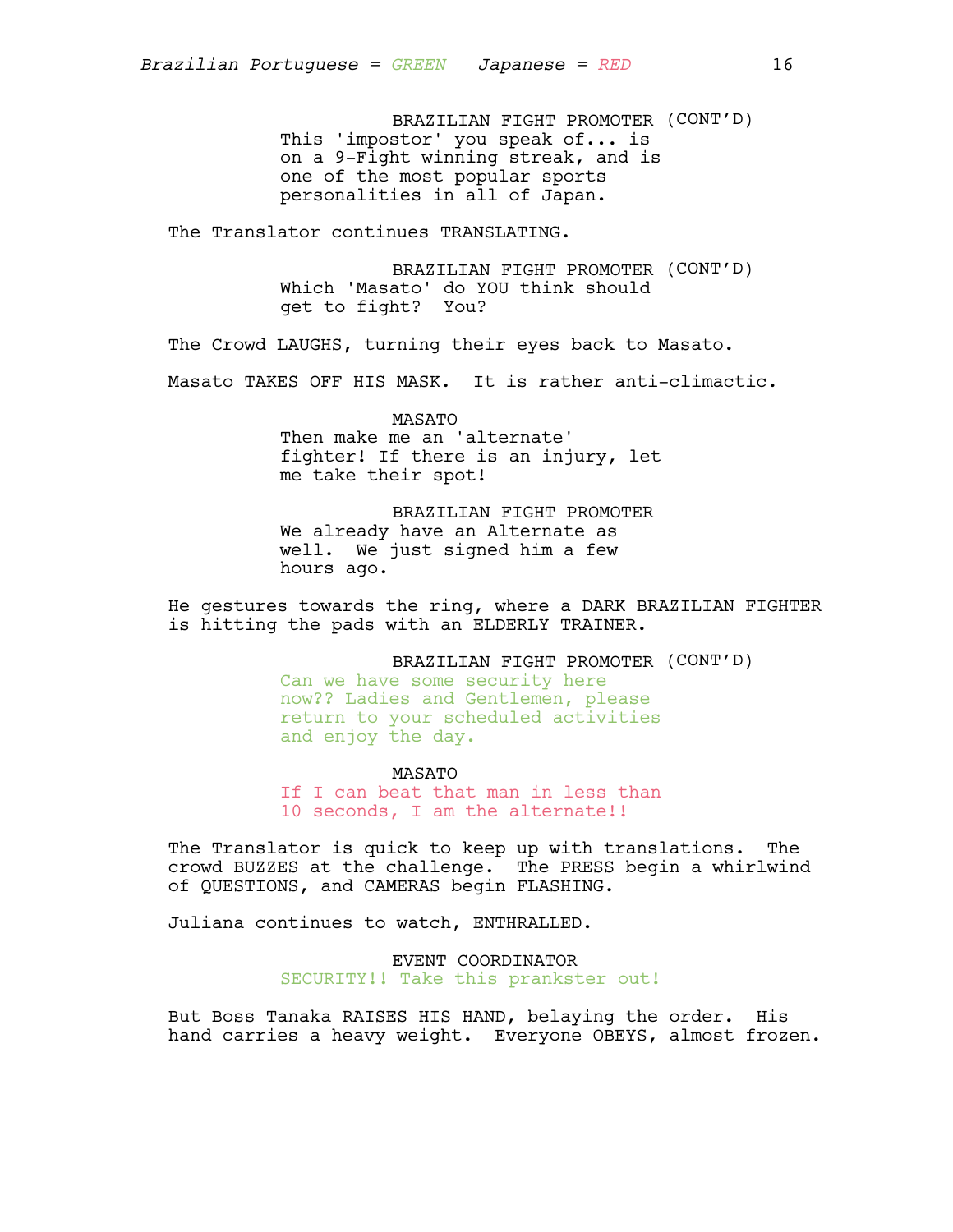Boss Tanaka steps forward, eyeing Masato with curiosity. Juliana sees a subtle glimmer of the White Light again around Masato. No one else seems to notice, but Boss Tanaka SQUINTS his eyes. - Can he see it too?

#### MASATO

10 seconds. If I win, I'm the alternate. And if I don't... Then I will leave, and never be seen again.

The Translator repeats in Portuguese. Boss Tanaka stares laser-like at Masato, transfixed. Masato stares right back.

Boss Tanaka nods and GRUNTS AN APPROVAL, and Masato heads straight for the RING, dropping the mic to the floor. The crowd is baffled, and SWARMS the ring.

Masato jumps up through the ropes in a cheesy pro-wrestling style to the delight of the crowd. He looks outweighed by at least 40lbs when seen next to The Dark Brazilian Fighter.

MASATO (CONT'D)

10 seconds.

Several Brazilian EVENT STAFF furiously PLEAD with the Brazilian Fight Promoter, but Boss Tanaka ALLOWS it.

MASATO (CONT'D)

10 seconds.

Masato gets in an AWKWARD FIGHTING STANCE, almost comical. The Elderly Trainer holds up a STOPWATCH.

ELDERLY TRAINER

Go!

Masato takes a deep breath... -and just stands there.

The Dark Brazilian Fighter is confused. The crowd COUNTS:

# CROWD

1... 2... 3...

The Dark Brazilian Fighter FLINCHES at Masato - but Masato does not blink. Juliana rubs her eyes; can she see a White Light around him?

The Dark Brazilian Fighter takes a boxing stance and begins hopping around, like ready to throw some jabs.

> CROWD (CONT'D) 4... 5... 6...!!